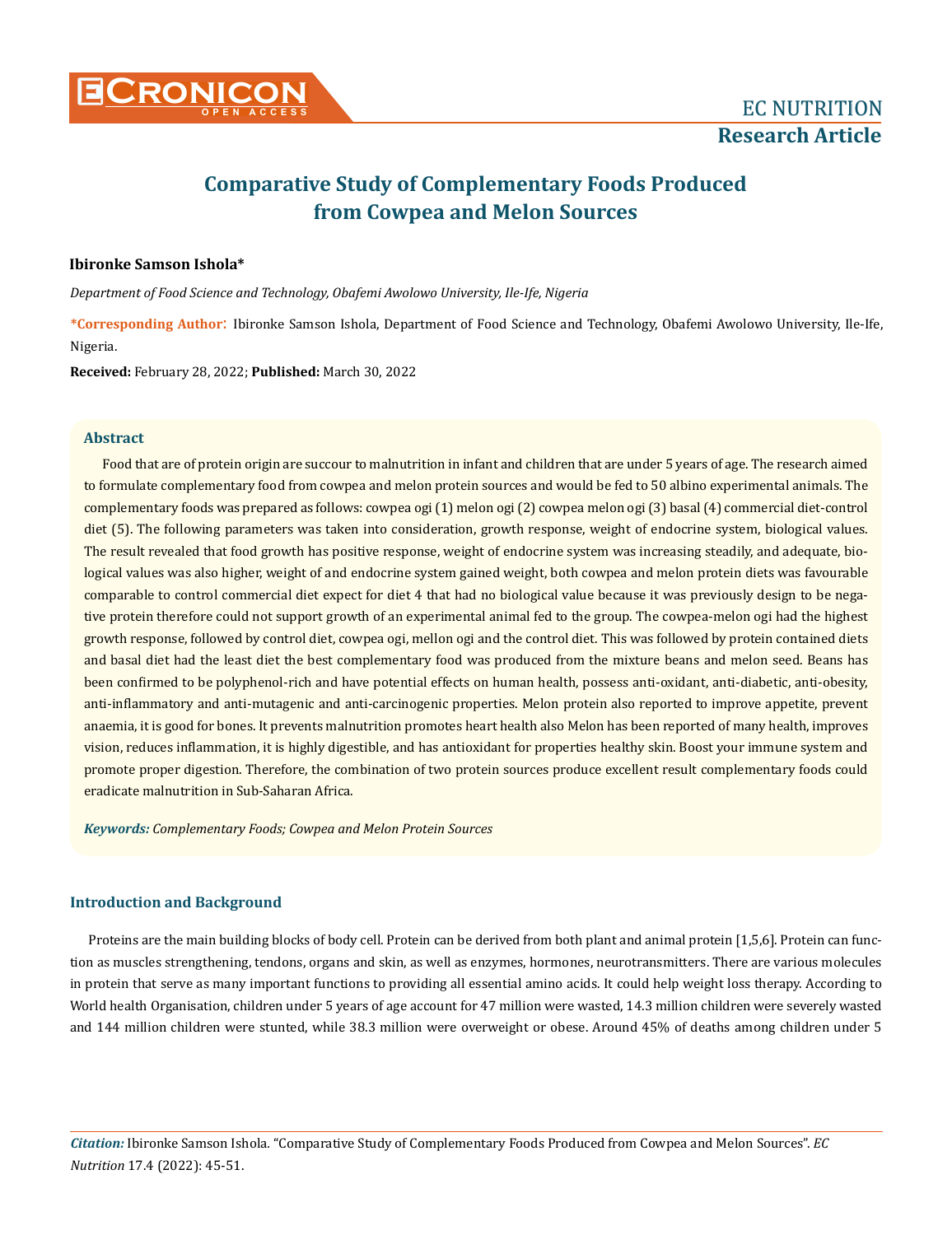years of age are linked to undernutrition. These are mostly occur in low- and middle-income countries [2-4] cowpea is widely cultivated and consumed in Nigeria; the most important producing areas in Nigeria are relocated in the savannah area cowpea, *Vigna unguiculata* L. (Walp), is an important crop protein source in tropical countries especially in Nigeria, West Africa where it is obtained and used as cheap inexpensive source of dietary protein (Cowpea bruchid, *Callosobruchus maculatus* depredates stored cowpea [30-32]. Beans have excellent anti-oxidant, ant diabetic [5,6,25]. Beans has reported by some authors for its phenolic acids compounds, flavonoids, stilbenes and tannins, it's anti-oxidant activities are primarily due to the reducing capacity of polyphenols as they play vital functions in neutralizing free radicals. Studies of *in vitro, in vivo,* animal studies and clinical studies on health-promoting effects of polyphenol-rich [6-11]. Beans have also confirmed that common beans possess the highest anti-oxidant capacity, as measured in various biochemical parameters including the dry beans have excellent anti-oxidant activities because of its phenolic acids, flavonoids, stilbenes and tannins [1,5,6]. Polyphenol-rich dry beans have potential effects on human health, and possess anti-oxidant, anti-diabetic, anti-obesity, anti-inflammatory and anti-mutagenic and anti-carcinogenic properties According [1,4-6] cowpea is an extremely valuable crop both as a source of revenue and an important source of cheap dietary protein for the third world where meat is expensive.

 High protein and lysine contents of cowpea make it a natural supplement to staple diets of cereals, roots, tuber and fruits. Studies have also suggested that diets rich in common beans reduce the greater risk of various cancers including colon, breast and prostate [1,12-15]. In Nigeria, the production of cowpea is carried out largely by peasant farmers and cowpea production is limited by the attack of insect pests which cause serious post-harvest losses to the cowpea grain. The food value of cowpea lies in its high protein content and low fat, and low sugar ability to tolerate drought and also it's compatibility as an intercrop with maize, millet, sorghum, sugarcane and cotton. This makes the grain legumes an important component of traditional intercropping systems especially in the complex and elegant subsistence farming systems of the dry savannahs in sub-Saharan Africa. Most of these trials mainly confound that natural product are useful in the control of stored pests. However, mellon is another protein source that could be used as alternative complementary food where there is animal protein shortage (melon also known by local name including agusi in Yoruba south western Nigeria or agush igbo south eastern Nigeria) otherwise known as melon is the name for the protein-rich seeds of certain cucurbitaceous plants (squash, melon, gourd), which after being dried and ground are used as a major ingredient in West African cuisine [1-5]. Some of the nutrients and health benefit of melon include, reducing blood pressure, contains some nutrients that are vital to bone health, and improving blood sugar control [14-20]. It is rich in electrolytes and water support, improves appetite. Some studies has been reported that melon could prevent anaemia, also good for bones, prevents malnutrition, promotes heart health, improves vision, reduces inflammation, helps in digestion, and has antioxidant properties, healthy skin. It boost immune system and promote proper digestion the purpose of this article is to produce complementary food from cowpea and melon protein sources and compare their nutrients to obtain the best commercial diet in the market [31-33].

### **Materials and Methods**

Fifty white wister strain albino rats were procured from animal breeding centre Obafemi Awolowo University Faculty of Health Science Ile-Ife, Nigeria. The experimental Animals were ranged from 107 - 129.36g. They were six weeks old. The experimental animals were picked randomly selected and distributed into five groups of ten per group and was caged in a metabolic cage fitted with feeding bottle and plate. They were fed on animal feeds (finisher) for seven days to acclimatize them to the new environment. The experimental animals were again reweighed and distributed into five groups of ten per group. 10g of supplements dietary were supplied daily. The leftover of the dietary samples were carefully recorded and the weights were noted. Weight gain/loss of the experimental animals was taken every three days and graphically sketched as in figure 1. At the end of the experiment, which was twenty-eight days, the experimental animals were anesthetized sacrificed. The organs collected from the animal were heart, kidney and liver were fixed immediately in 10% formyl saline for further analysis [2,17-20].

*Citation:* Ibironke Samson Ishola*.* "Comparative Study of Complementary Foods Produced from Cowpea and Melon Sources". *EC Nutrition* 17.4 (2022): 45-51.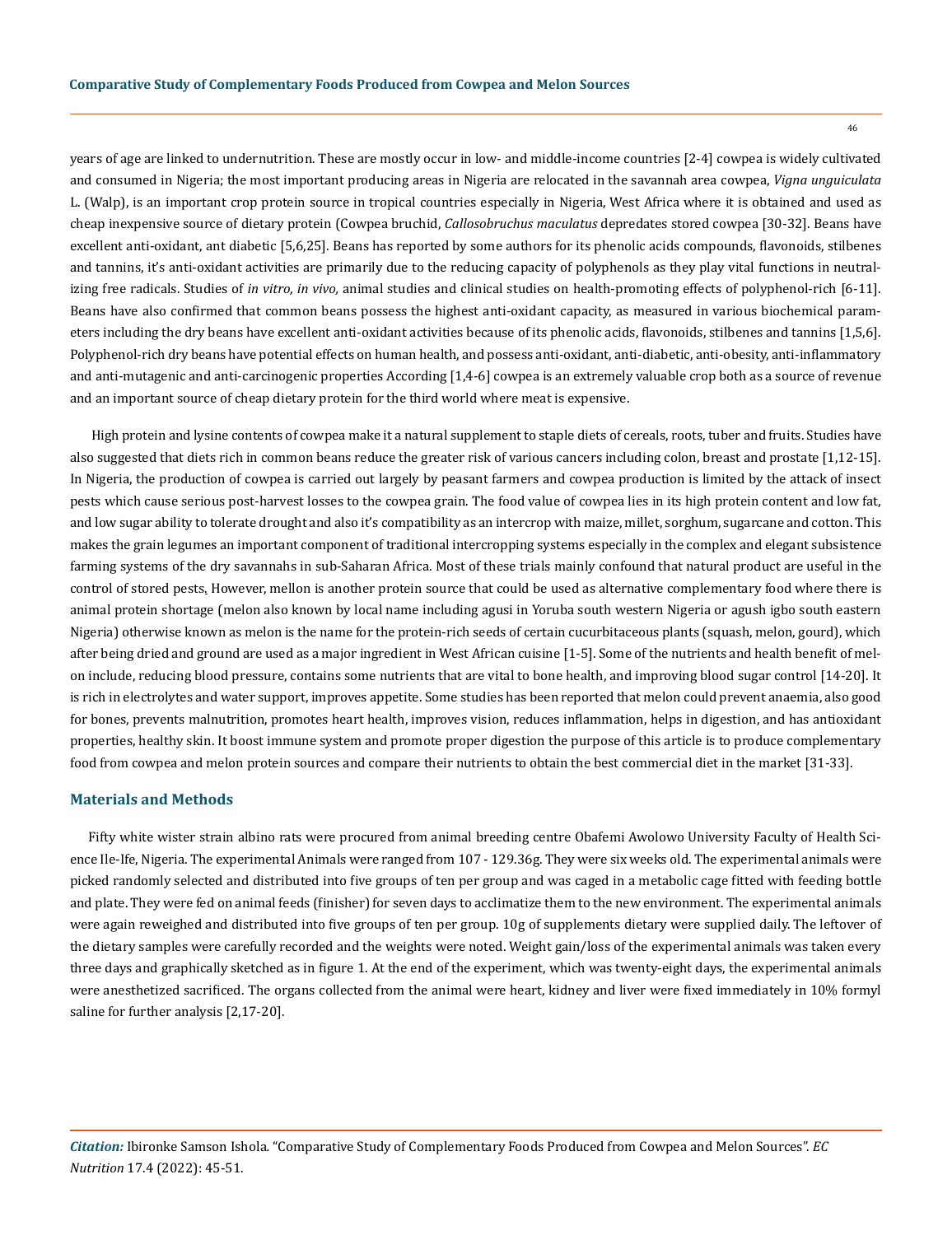| <b>Complementary food</b> | Protein %                | Moisture %     | Fat $%$          | Ash $%$         | Fibre %        | <b>CHO %</b>     | Dry Matter %   |
|---------------------------|--------------------------|----------------|------------------|-----------------|----------------|------------------|----------------|
| Cowpea ogi                | $26.65 \pm 0.01$         | $5.2 \pm 0.02$ | $49.50 \pm 00.0$ | $2.70 \pm 0.01$ | $3.2 \pm 00.1$ | $45.97 \pm .01$  | $94.8 \pm .04$ |
| Mellon ogi                | $24.95 \pm 00$           | $5.2 \pm 0.01$ | $12.78 \pm 0.01$ | $2.70 \pm 0.02$ | $6.4 \pm 00.2$ | $47.97 \pm 0.1$  | $94.8 \pm .03$ |
| Cowpea-mellon ogi         | $22.76 \pm 0.01$         | $2.7 \pm 0.03$ | $12.60 \pm$      | $2.50 \pm 00.0$ | $5.2 \pm 00.3$ | $54.24 \pm 0.02$ | 97.3           |
| basal                     | $\overline{\phantom{0}}$ | $2.6 \pm 0.02$ | $0.85 \pm 0.02$  | $2.42 \pm 0.01$ | $4.6 \pm 00.3$ | $89.53 \pm 0.2$  | $97.4 \pm .02$ |
| Control                   | $15 \pm 00$              | $2.8 \pm 0.01$ | $9 \pm 0.01$     | $2.45 \pm 00.1$ | $6.4 \pm 0.01$ | $64.35 \pm 0.03$ | $97.2 \pm .03$ |

# **Results and Discussion**

*Table 1: Proximate composition of the ingredient.*

### *Mean ± SD values of three replicates (p ≤ 0.05).*

Table 1 reported the proximate composition of the ingredient of cowpea ogi, mellon ogi cowpea-melon ogi, basal and control complementary food. Protein % content was ranged between 15 and 26.65. The protein sources are adequate to promote growth in an infant and children. Moisture content was ranged from 2.6 - 5.2 the moisture was low to inhibit microbe. Fat content ranged between 0.85 - 49.50, also the fat is very low in the other hand food is far from rancidity. The ash content was ranged from 2.42 - 2.70, fibre content % was ranged from 3.2 - 5.2, carbohydrate % was ranged from 45.97 - 64.35 and dry matter was ranged between 94.8 and 97.4.





Figure 1 shows the growth response of complementary of the experimental animal. Cowpea-melon ogi experimental animal had the best growth response. This was followed by protein contained diets, basal diet had the least performance, had little or no growth while animals in groups 1, 2, 3 and 5 had quality protein their food fed to them contain complete amino acid and balance diets therefore enhance their growth but group 4 is deficient in some amino acid. This may be due to the fact that the diet lacked adequate nutrient such as protein, and may be deficient in essential amino acids, that should support growth [1,15-20]. Beans has been confirmed to be Polyphenol-rich and have potential effects on human health, and it has been reported to possess anti-oxidant, anti-diabetic, anti-obesity, anti-inflammatory and anti-mutagenic and anti-carcinogenic properties. Figure 2 shows the weight of the endocrine of the experimental animal. The cow-

*Citation:* Ibironke Samson Ishola*.* "Comparative Study of Complementary Foods Produced from Cowpea and Melon Sources". *EC Nutrition* 17.4 (2022): 45-51.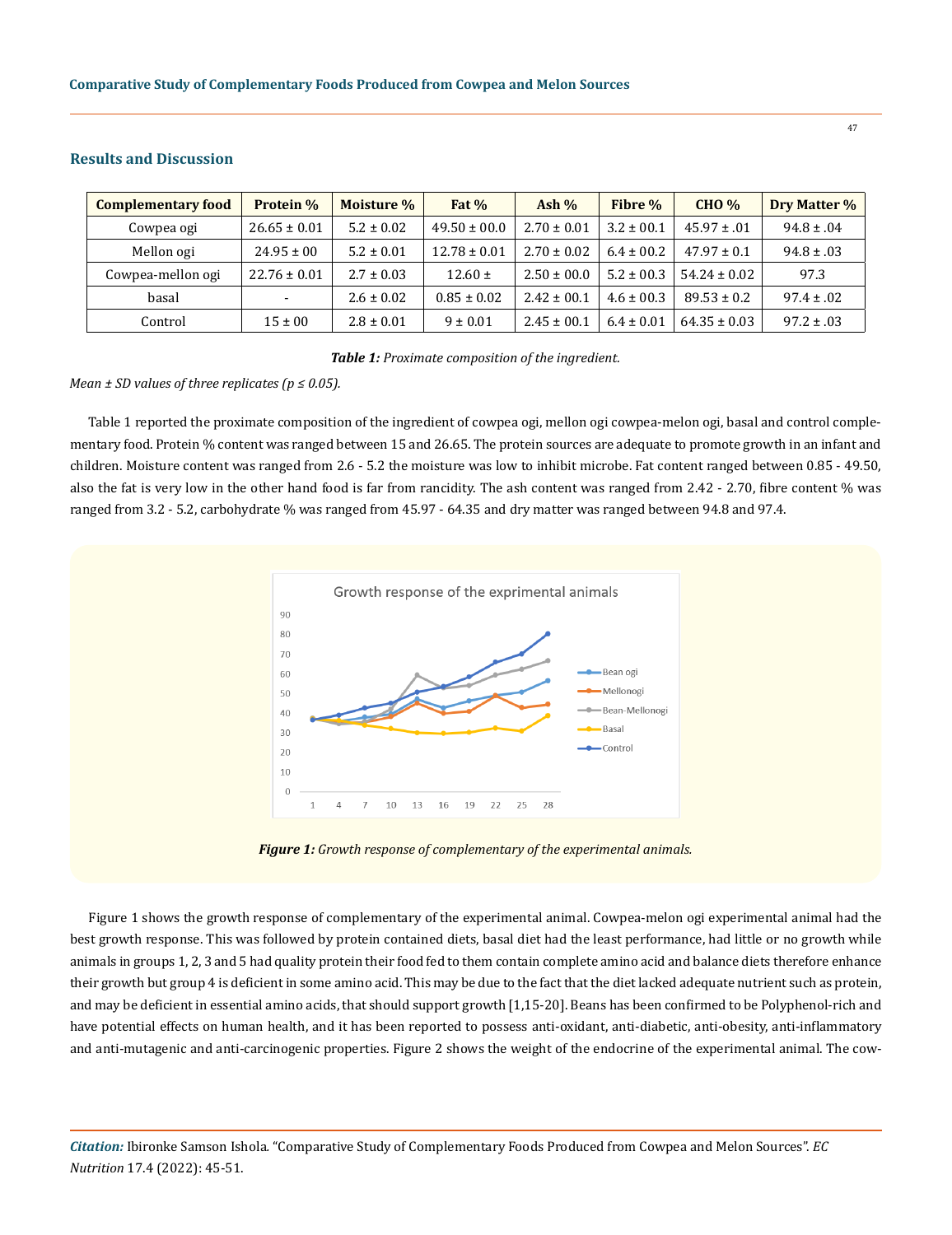pea-melon ogi had the highest growth, followed by control diet, cowpea ogi, mellon ogi and the least, little or no growth response was found in basal diet. Animals in groups 1, 2, 3 and 5 had quality protein that contain balance diets that has contain complete amino acid inclusion into their diet but group 4 is deficient in some amino acid. This may be due to the fact that the diet lacked adequate nutrient such as protein, and may be deficient in essential amino acids, such as tryptophan and lysine that could have should supported growth and enhance their wellbeing [21-25]. Beans was beneficial in the prevention and management of diabetes. Studies have also suggested that diets rich in common beans reduce the greater risk of various cancers including colon, breast, and prostate. Endocrine collected is liver and kidney. Liver ranged between 4.33 - 5.98 and kidney ranged from 0.68 - 1.20 [17-20,31-33].



It has been confirmed by some workers that Polyphenol-rich dry common beans have potential effects on human health, and possess anti-oxidant, anti-diabetic, anti-obesity, anti-inflammatory and anti-mutagenic and anti-carcinogenic properties [1,11,12,21-25].

| N <sub>o</sub> | <b>Complementary food</b> | Kidney $mg/g$ | Liver $mg/g$  | Muscle $mg/g$ |
|----------------|---------------------------|---------------|---------------|---------------|
|                | Cowpea-ogi                | $88 \pm 0.01$ | $84 \pm 0.04$ | $85 \pm 0.02$ |
| 2              | Mellon ogi                | $84 \pm 0.01$ | $85 \pm 0.04$ | $84 \pm 0.03$ |
| 3              | Cowpea-Mellon             | $78 \pm 0.02$ | $86 \pm 0.03$ | $88 \pm 0.03$ |
| 4              | basal                     | $24 \pm 0.03$ | $22 \pm 0.03$ | $26 \pm 0.02$ |
| 5              | Control                   | $88 \pm 0.03$ | $86 \pm 0.02$ | $85 \pm 0.01$ |

*Table 2: Nitrogen retention of the experimental animal.*

*Mean ± SD values of three replicates (p ≤ 0.05).*

Nitrogen retention of the experimental animal gave the detail of retention kidney mg/g ranged from 24 - 88, Liver mg /g ranged from 22 - 86 and Muscle mg/g ranged from 26 - 88. Protein content has translate to nitrogen retention experimental animal [1,6-10,25-30].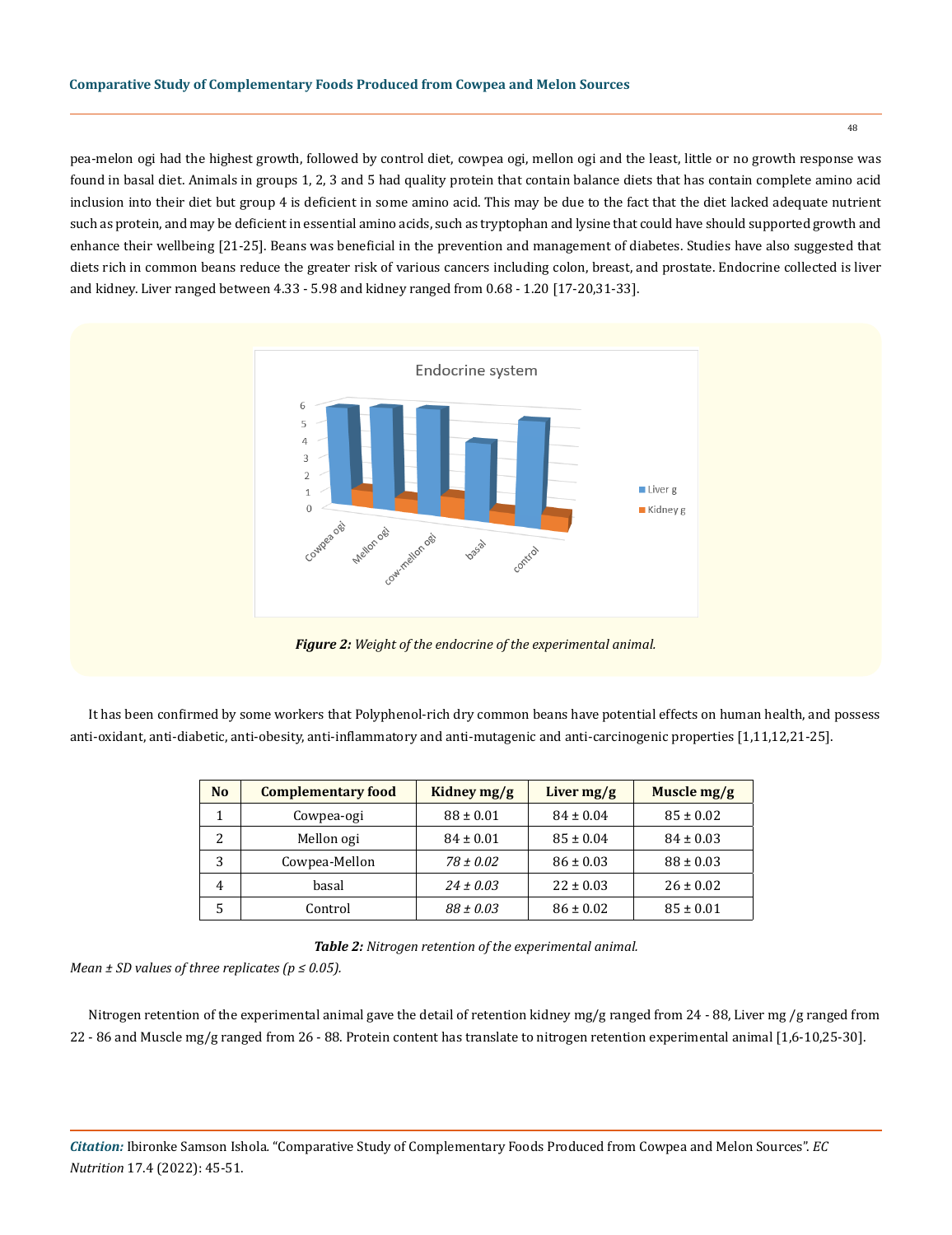

*Figure 3: Bioassay assessment of cowpea and mellon protein sources fed to experimental animal. Bioassay study reflected that BV% ranged from -78, NPR -5.9 and PER-6.3 respectively beans is rich in polyphenol and have potential effects on human health, and also possess antioxidant, anti-diabetic, anti-obesity, anti-inflammatory and anti-mutagenic and anti-carcinogenic properties [1,18,20-22,25-33].*

#### **Conclusion**

It is thus concluded that complimentary food produced from cowpea and melon protein sources is viable, compare favourable with commercial diet, and could serves as an alternative to curb malnutrition among the children in sub-Sahara region. Cowpea-melon ogi experimental anima group had the best growth response, this was followed by protein contained diets, basal diet had the least growth response the best complementary food is produce from the mixture beans and melon seed. Polyphenol-rich dry beans have potential effects on human health, and it was confirmed to possess anti-oxidant, anti-diabetic, anti-obesity, anti-inflammatory and anti-mutagenic and anti-carcinogenic properties these may attributed to performance of combination of varieties of protein. Improves appetite, some study has been reported to prevent anemia, good for bones prevents malnutrition promotes heart also mellon has been reported of many health benefits such as, vision improvement, reduction of inflammation, highly digestible, and has antioxidant properties, possess healthy skin. Boosting of immune system and promote Therefore, the combination of two protein sources is highly recommended, would totally eradicate malnutrition in Sub-Saharan Africa.

#### **Acknowledgment**

I hereby wish to acknowledgment Department of Food Science and Technology, Obafemi Awolowo University, Ile-Ife, Nigeria.

#### **Bibliography**

- 1. Fernández X., *et al*[. "Chemopreventive activity of polyphenolics from black Jamapa Bean \(](https://pubmed.ncbi.nlm.nih.gov/16536584/)*Phaseolus vulgaris* L.) on HeLa and HaCaT cells". *[Journal of Agricultural and Food Chemistry](https://pubmed.ncbi.nlm.nih.gov/16536584/)* 54.6 (2006): 2116-2122.
- 2. Achu MB., *et al*[. "Nutritive value of some Cucurbitceae oilseeds from different regions in Cameroon".](https://www.researchgate.net/publication/242203679_Nutritive_value_of_some_Cucurbitaceae_oilseeds_from_different_regions_in_Cameroon) *African Journal of Biotechnology*  [4.11 \(2005\): 1329-1334.](https://www.researchgate.net/publication/242203679_Nutritive_value_of_some_Cucurbitaceae_oilseeds_from_different_regions_in_Cameroon)

*Citation:* Ibironke Samson Ishola*.* "Comparative Study of Complementary Foods Produced from Cowpea and Melon Sources". *EC Nutrition* 17.4 (2022): 45-51.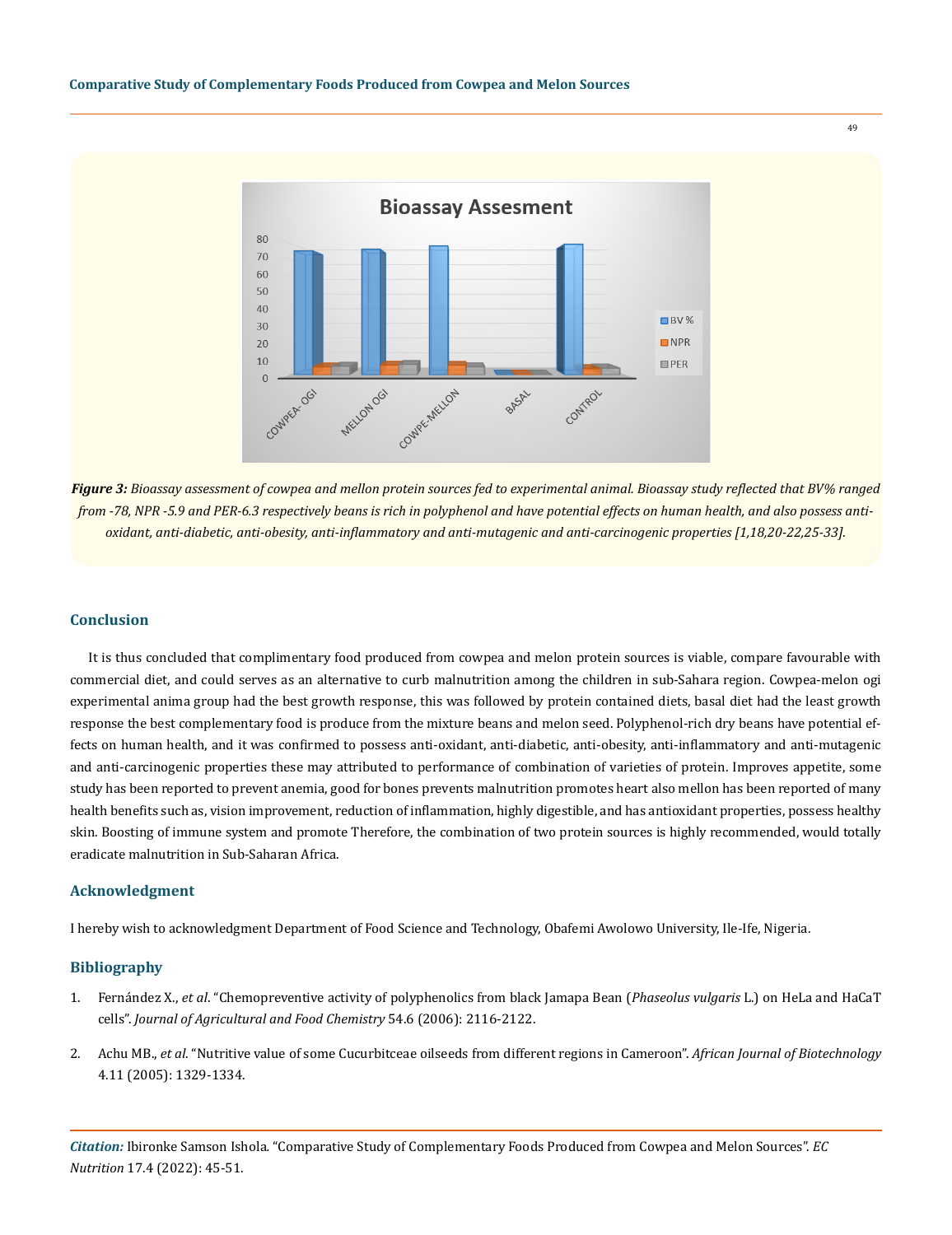- 3. [World Health Organization. Complementary feeding of young children in developing countries: a review of current scientific knowl](https://apps.who.int/iris/handle/10665/65932)[edge. Geneva, Switzerland \(1998, 2002\).](https://apps.who.int/iris/handle/10665/65932)
- 4. [World Health Organization. Global Malnutrition Fact Sheet \(2018\).](https://www.who.int/news-room/fact-sheets/detail/malnutrition)
- 5. Aparicio-Fernández X., *et al*[. "Characterization of polyphenolics in the seed coat of Black Jamapa bean \(Phaseolus vulgaris L.\)".](https://pubmed.ncbi.nlm.nih.gov/15913334/) *Journal [of Agricultural and Food Chemistry](https://pubmed.ncbi.nlm.nih.gov/15913334/)* 53.11 (2005): 4615-4622.
- 6. Aparicio-Fernández X., *et al*[. "Comparison of antimutagenic activity of phenolic compounds in newly harvested and stored common](https://www.researchgate.net/publication/227581600_Comparison_of_Antimutagenic_Activity_of_Phenolic_Compounds_in_Newly_Harvested_and_Stored_Common_Beans_Phaseolus_vulgaris_against_Aflatoxin_B1)  [beans Phaseolus Vulgaris against aflatoxin B1".](https://www.researchgate.net/publication/227581600_Comparison_of_Antimutagenic_Activity_of_Phenolic_Compounds_in_Newly_Harvested_and_Stored_Common_Beans_Phaseolus_vulgaris_against_Aflatoxin_B1) *Journal of Food Science* 70.1 (2005): S73-S78.
- 7. Adeniyi MA., *et al*[. "Determination of Mineral Contents, Proximate Composition and Functional Properties of Complementary Diets](https://citeseerx.ist.psu.edu/viewdoc/download?doi=10.1.1.653.8004&rep=rep1&type=pdf)  Prepared from Maize, Soybean and Pigeon Pea". *[American Journal of Nutrition and Food Science](https://citeseerx.ist.psu.edu/viewdoc/download?doi=10.1.1.653.8004&rep=rep1&type=pdf)* 1.3 (2014): 53-56.
- 8. Oloyede FM., *et al*[. "Antioxidant Activities and Food value of Five Underutilized Green Leave Vegetables in South Western Nigeria".](https://www.ajol.info/index.php/njns/article/view/67802)  *Nigerian [Journal of Nutritional](https://www.ajol.info/index.php/njns/article/view/67802) Sciences* 32.1 (2011): 13-18.
- 9. Ibironke SI, *et al*[. "Nutritional Evaluation of Complementary Food Developed from Plant and Animal Protein".](https://www.emerald.com/insight/content/doi/10.1108/00346651211212079/full/html) *Nutrition and Food Science* [42.2 \(2012\): 111-120.](https://www.emerald.com/insight/content/doi/10.1108/00346651211212079/full/html)
- 10. [Ibironke SI. "Formulation of Infant Weaning Foods from Vegetable Proteins and Cereal".](https://scialert.net/fulltext/?doi=ajft.2014.104.110) *American Journal of Food Technology* 9.2 [\(2014\): 104-110.](https://scialert.net/fulltext/?doi=ajft.2014.104.110)
- 11. Ibironke SI., *et al*[. "Nutritional Quality of Animal Polypeptide \(Crayfish\) Formulated Into Complementary Foods".](http://www.sciepub.com/ajfn/abstract/2216) *American Journal [of Food and Nutrition](http://www.sciepub.com/ajfn/abstract/2216)* 2.3 (2014): 39-42.
- 12. Ibironke SI., *et al*[. "Nutritional evaluation of complementary food formulated from fermented maize, pigeon pea and soybeans".](https://www.emerald.com/insight/content/doi/10.1108/NFS-02-2013-0029/full/html) *Nutri[tion and Food Science](https://www.emerald.com/insight/content/doi/10.1108/NFS-02-2013-0029/full/html)* 44.5 (2014): 464-470.
- 13. Ibironke SI., *et al*[. "Formulation of Complementary Foods Developed from Plants Polypeptide \(Parkia Biglobosa\), Soy Bean and](https://www.sciencegate.app/document/10.12966/ajnfs.10.01.2014)  Maize". *[American Journal of Nutrition and Food Science](https://www.sciencegate.app/document/10.12966/ajnfs.10.01.2014)* 1.4 (2014): 72-77.
- 14. [Ibironke SI and Ige MM. "Growth Pattern and Nutritional Status of School Children Aged 6-14 Years of Selected Schools in Osun State,](https://www.semanticscholar.org/paper/GROWTH-PATTERN-AND-NUTRITIONAL-STATUS-OF-SCHOOL-OF-Ibironke-Ige/b0c04c09ebcb2950e597beb1ca825e3fc33fe62c)  Southwest-Nigeria". *[Annals of Food Science and Technology](https://www.semanticscholar.org/paper/GROWTH-PATTERN-AND-NUTRITIONAL-STATUS-OF-SCHOOL-OF-Ibironke-Ige/b0c04c09ebcb2950e597beb1ca825e3fc33fe62c)* 15.2 (2014): 387-391.
- 15. Sharma A., *et al*[. "Polyphenols in food: Cancer prevention and apoptosis induction".](https://pubmed.ncbi.nlm.nih.gov/28990504/) *Current Medicinal Chemistry* 25.36 (2018): 4740- [4757.](https://pubmed.ncbi.nlm.nih.gov/28990504/)
- 16. Oladeji BS., *et al*[. "Physico-chemical and nutritional evaluation of co-processed fermented yellow maize ogi \(An infant diet\) and carrot](https://www.academia.edu/23337243/PHYSICO_CHEMICAL_AND_NUTRITIONAL_EVALUATION_OF_CO_PROCESSED_FERMENTED_YELLOW_MAIZE_OGI_AN_INFANT_DIET_AND_CARROT_BLENDS)  blends". *[Annals of Food Science and Technology](https://www.academia.edu/23337243/PHYSICO_CHEMICAL_AND_NUTRITIONAL_EVALUATION_OF_CO_PROCESSED_FERMENTED_YELLOW_MAIZE_OGI_AN_INFANT_DIET_AND_CARROT_BLENDS)* 15.1 (2014): 82-91.
- 17. Ewuola GO., *et al*[. "Formulation and Nutritional Evaluation of Maize, Bambara Groundnut and Cowpea Seeds Blends Complementary](http://pubs.sciepub.com/ajfn/3/4/2/)  Food". *[American Journal of Food and Nutrition](http://pubs.sciepub.com/ajfn/3/4/2/)* 3.4 (2015): 101-105.
- 18. Fokou E., *et al*[. "Preliminary nutritional evaluation of five species of egusi seeds in Cameroon".](https://www.ajol.info/index.php/ajfand/article/view/19151/0) *African Journal of Food, Agriculture, [Nutrition and Development](https://www.ajol.info/index.php/ajfand/article/view/19151/0)* 4.1 (2004): 11.
- 19. [Ibironke SI and Adepeju A B. "Nutritional Assessment of Breakfast Foods Developed from Animal Polypeptide, Crayfish \(](http://pubs.sciepub.com/ajfn/4/5/3/)*Euastacus* Spp) and Maize (*Zea mays*)". *[American Journal of Food and Nutrition](http://pubs.sciepub.com/ajfn/4/5/3/)* 4.5 (2016): 131-134.

*Citation:* Ibironke Samson Ishola*.* "Comparative Study of Complementary Foods Produced from Cowpea and Melon Sources". *EC Nutrition* 17.4 (2022): 45-51.